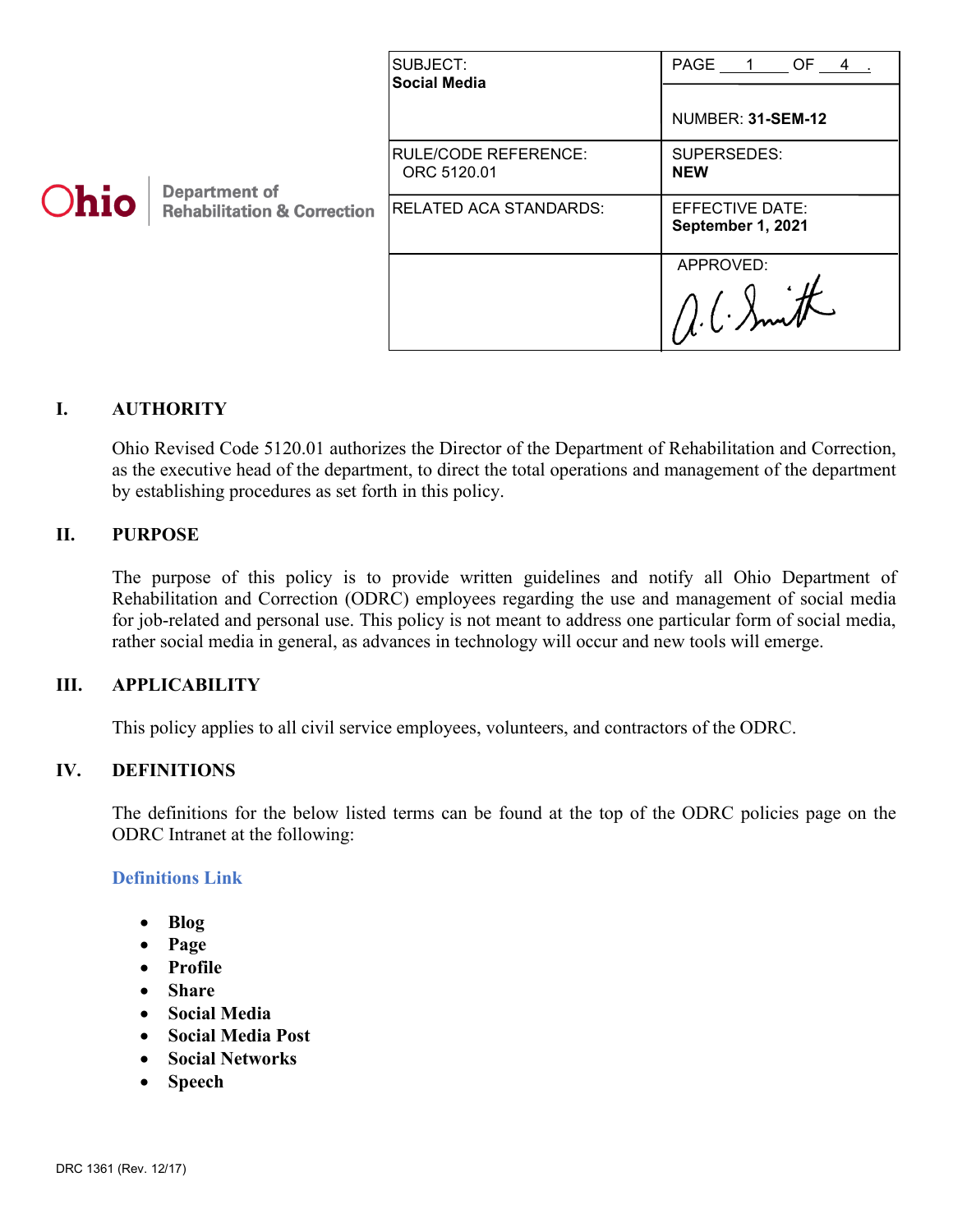# **V. POLICY**

It is the policy of the ODRC to permit the secure and professional use of social media to enhance communication, collaboration, information exchange, streamline processes, and foster productivity. This policy establishes the ODRC's position on the utility and management of social media and provides guidance on the use, administration, and oversight of social media.

Employees are prohibited from sharing confidential and/or proprietary information online and are prohibited from posting or displaying comments or pictures about incarcerated individuals, fellow employees, or the ODRC, that are vulgar, obscene, threatening, intimidating, harassing, or a violation of the ODRC's policies against discrimination, harassment, or hostility on account of age, race, religion, sex, ethnicity, nationality, disability, or other protected class, status, or characteristic.

## **VI. PROCEDURES**

## **A. JOB-RELATED USE OF SOCIAL MEDIA**

- 1. Use of social media is generally not permitted on state computers or while on state time, except for the limited purposes described below in sections VI.B and VI.C or unless special permission use is granted by the Director, the Communications deputy director, or designee of either. All ODRC personnel must adhere to the guidelines and policy set forth in ODRC Policy 01-COM-09, Media Policy.
- 2. The content of all social media pages administered by ODRC are subject to public records laws, including record retention schedules.
- 3. ODRC personnel representing the agency via social media outlets shall always conduct themselves as representatives of ODRC. Accordingly, they shall adhere to all applicable ODRC standards of conduct, shall observe proper decorum, and shall identify themselves as a member of ODRC. ODRC personnel representing the agency shall not make any statements about the guilt or innocence of any incarcerated individual; shall not comment, post, transmit, or otherwise disseminate confidential information, including photographs or videos, related to the ODRC activities, investigations, or work-related assignments without first obtaining written permission from the Director, the Communications deputy director, or designee of either; and shall not conduct political activities, private business, or engage in any violation of Ohio's Ethics laws or any other state, federal, or local laws.

## **B. USE OF SOCIAL MEDIA FOR EMPLOYMENT AND BACKGROUND INVESTIGATIONS**

1. Social media sites may be used to obtain additional information regarding volunteers, contractors, and employment candidates.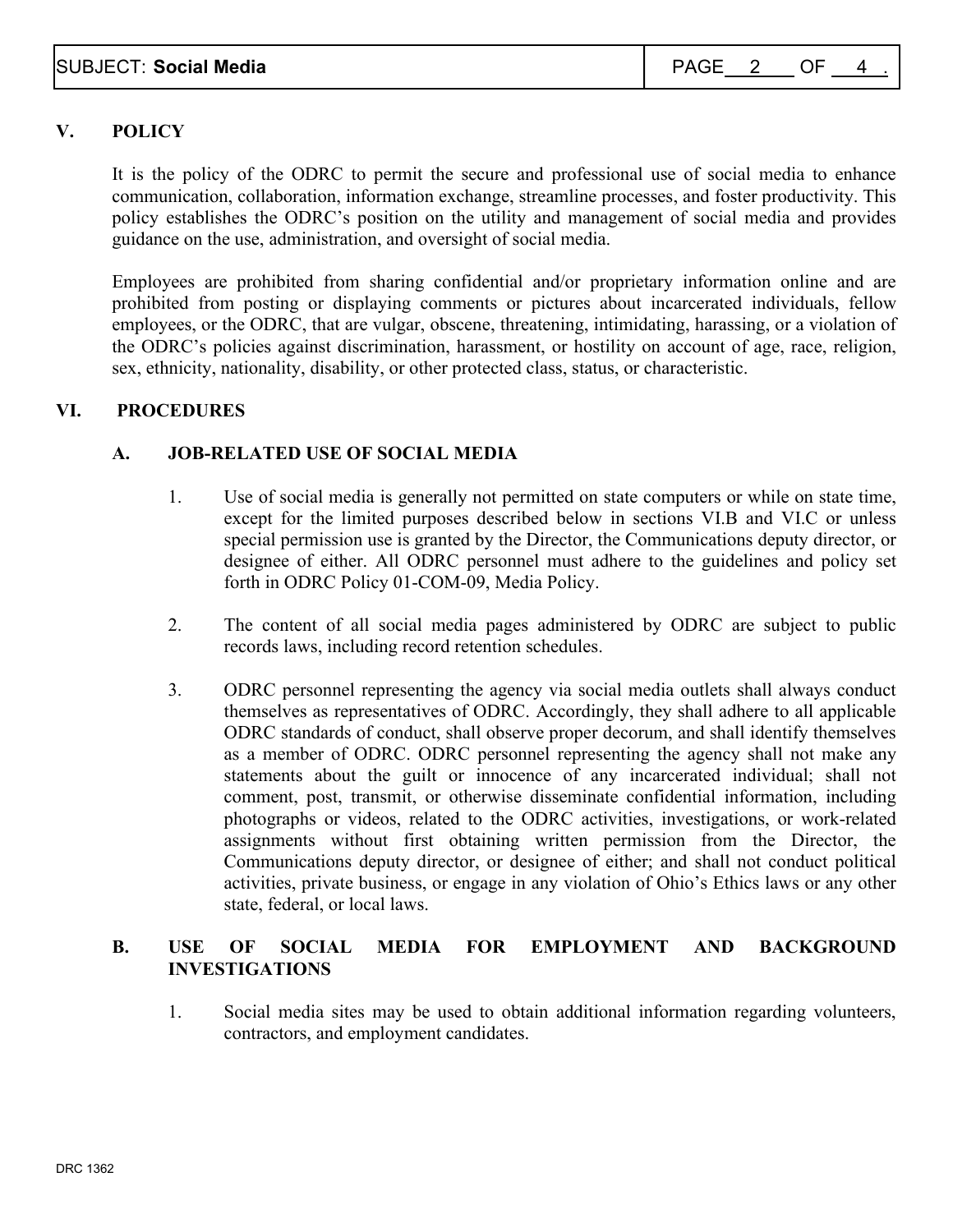- 2. Only information that is publicly available on social media sites may be used as part of a background check on a volunteer, contractor, or employment candidate. This in no way limits the use of software or services designed to locate, gather, and organize social media use as part of a background check.
- 3. Vetting techniques shall be applied uniformly to all candidates for employment.
- 4. No hiring decision should be made solely on the fact that an applicant or candidate has posted information to one or more social media sites.

# **C. USE OF SOCIAL MEDIA FOR INVESTIGATIVE PURPOSES**

Investigations conducted by ODRC staff that include inquiry into social media use by any person shall be conducted in accordance with applicable ODRC policies. Investigators must ensure that methods deployed to search social media comply with constitutional requirements and existing laws. If necessary, investigators may request a Director's subpoena for records of social media sites or pages. Questions regarding investigations into the use of social media should be directed to the Chief Inspector's Office.

# **D. PERSONAL USE OF SOCIAL MEDIA**

ODRC personnel may have a social media account but accessing or using that account is generally not permitted on state computers or while on state time. ODRC staff may share ODRC social media posts to personal social media pages. However, ODRC personnel shall not otherwise represent themselves on any social media page as a representative of the agency by posting pictures of themselves in the ODRC uniform, using the ODRC logo in any posts or on any pages, or otherwise using social media to suggest to a casual observer that the employee or the employee's posts are representative of the ODRC. ODRC personnel shall take appropriate precautions when using personal social media accounts, including, but not limited to the following:

- 1. Personnel should assume that their speech and related activity on social media sites will reflect upon ODRC.
- 2. Personnel are free to express themselves as private citizens on social media sites, but should be aware that ODRC may consider off-duty social media use to relate to the employee's employment if, for example, a post or posts interfere with the operation of ODRC, undermine the mission of ODRC, impair working relationships at ODRC, impair discipline and harmony among coworkers, impede the performance of the person's duties or responsibilities, create an actual or perceived conflict with the person's duties or responsibilities at ODRC, or cause the public to lose faith and confidence in ODRC.
- 3. As public employees, personnel are cautioned that speech, both on and off duty, made pursuant to their official duties may not be protected speech under the First Amendment and may be subject to discipline.